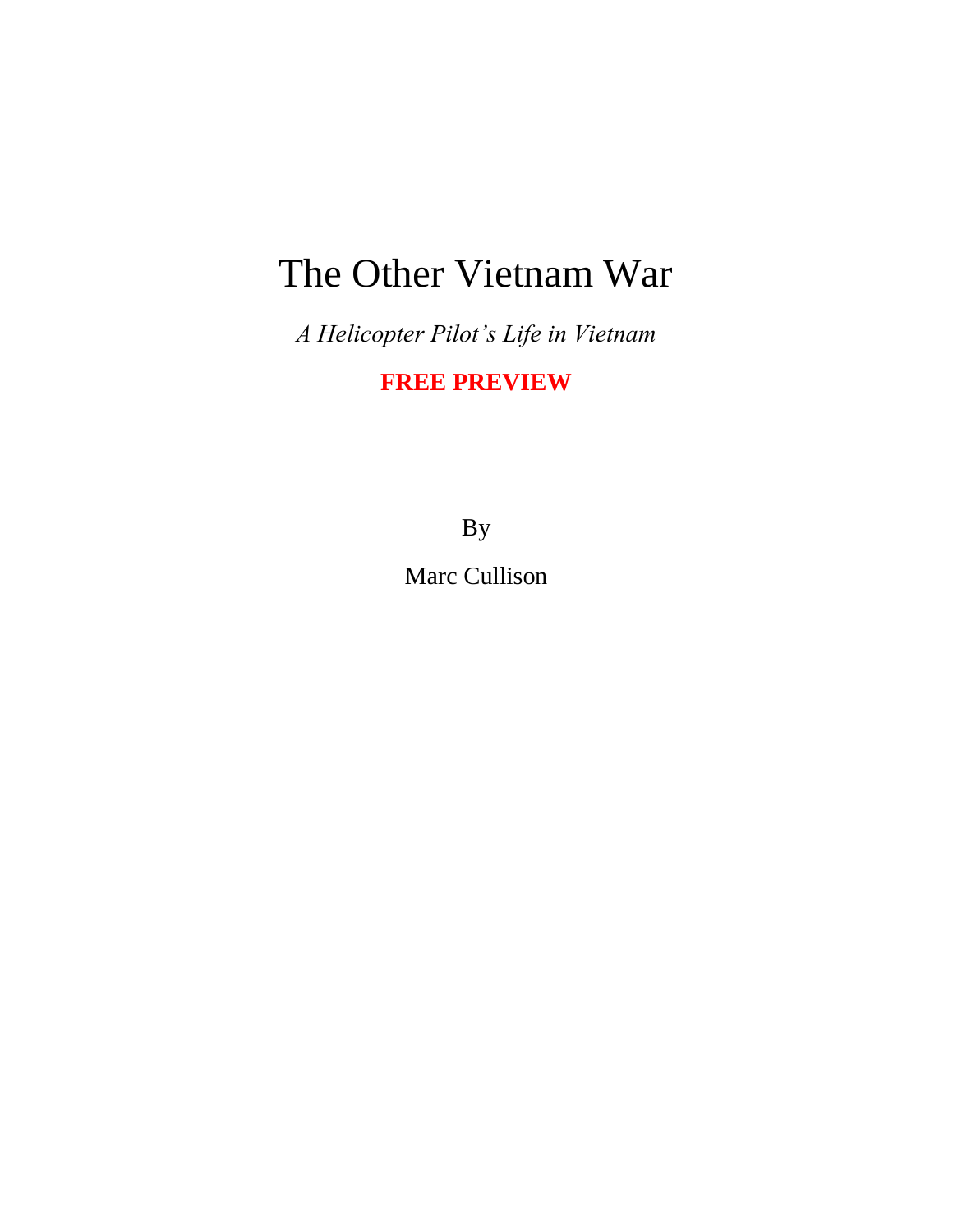#### **INTRODUCTION**

In 1971, I was among the many who, for the promise of glory or the threat of fear, followed the call to arms. We were swallowed by the evil and goodness, the wretched ugliness and amazing beauty, the despicable sins and glorious honor of war. A war that wasn't urgent, a war against no real threat to America, a war undeclared by our government. A war with only three possible redeeming qualities: it was a war that would make pacifists drunk with arrogance, humiliate the hawks, and place a shroud of humility around the United States of America.

It was many things to many people, but to the soldier, it was a chance to come to terms with his own doubts, beliefs, and frailties as a human being. While in Viet Nam, he grew up, became broken, or died.

The male college student in the late sixties was screwed. If he had a clean nose, he could avoid the draft with a college deferment. But even a minor academic mishap could erase that and he would be on his way to see the world, courtesy of Uncle Sam. That's what they said in the commercials: "Join the army, see the world." Hell, I hadn't even been anywhere but Kansas and Oklahoma. I had 49 other states to see in North America. I didn't give a rat's ass about the rest of the world. Not then, anyway. But as a student, I suspected Vietnam was inevitable.

Unless a guy had a shitload of luck, if he weren't in college, he was probably already on a plane headed for Vietnam. Another option was a medical deferment. If you were gung-ho, you had no interest in that. If you weren't gung-ho and had the money and knew the right doctor or congressman, you could buy one. Then there was always Canada.

Those of us who had enough drive to seek an education and the integrity to do what we thought was right ignored the ranting of our fellow students and peers who opposed the Vietnam War and pursued commissions as officers in the armed services. That was ROTC, the Reserve Officers Training Corps. All eligible freshmen and sophomores were required to undergo four semesters, or twelve credit hours, of ROTC training. Since it was a bona fide course, ROTC counted toward a student's grade point average. For those who loathed military training, this was a thorn in the saddle of education, at least to the students who were in college to actually get an education. To those who weren't, it was even more so, because they could easily jeopardize their draft deferment with low grades in ROTC. To the few who were gungho, it was a cushion for their grades.

The draft was not a fair business, but without it, our nation's defense might have suffered. A strong military seems to deter aggression by other countries. So, I can't be too hard on the draft. It was a necessary bit of awkwardness that we had to go through. I don't begrudge our country taking young men to fight for it. I was glad to do it. That's not quite all there was to this scenario, though. It's what we were sent to fight for that's the problem.

Since advanced ROTC was optional, after the sophomore year, most of the fellows dropped out of it. Enrollment in advanced ROTC meant you belonged to the military machine. You were one of them. You studied two more years, got your degree, and along with it a commission as a second lieutenant. Then you served your time, usually two or three years on active duty before being released. Well, you were still subject to being called up for active duty again, but that didn't happen very often.

Those of us who didn't drop out knew what was coming down the pike and figured that instead of allowing the military to tell us that we were going to be grunts sloshing and slashing our way through the rice paddies and jungles of Vietnam, we would select our own means of risking our lives and satisfying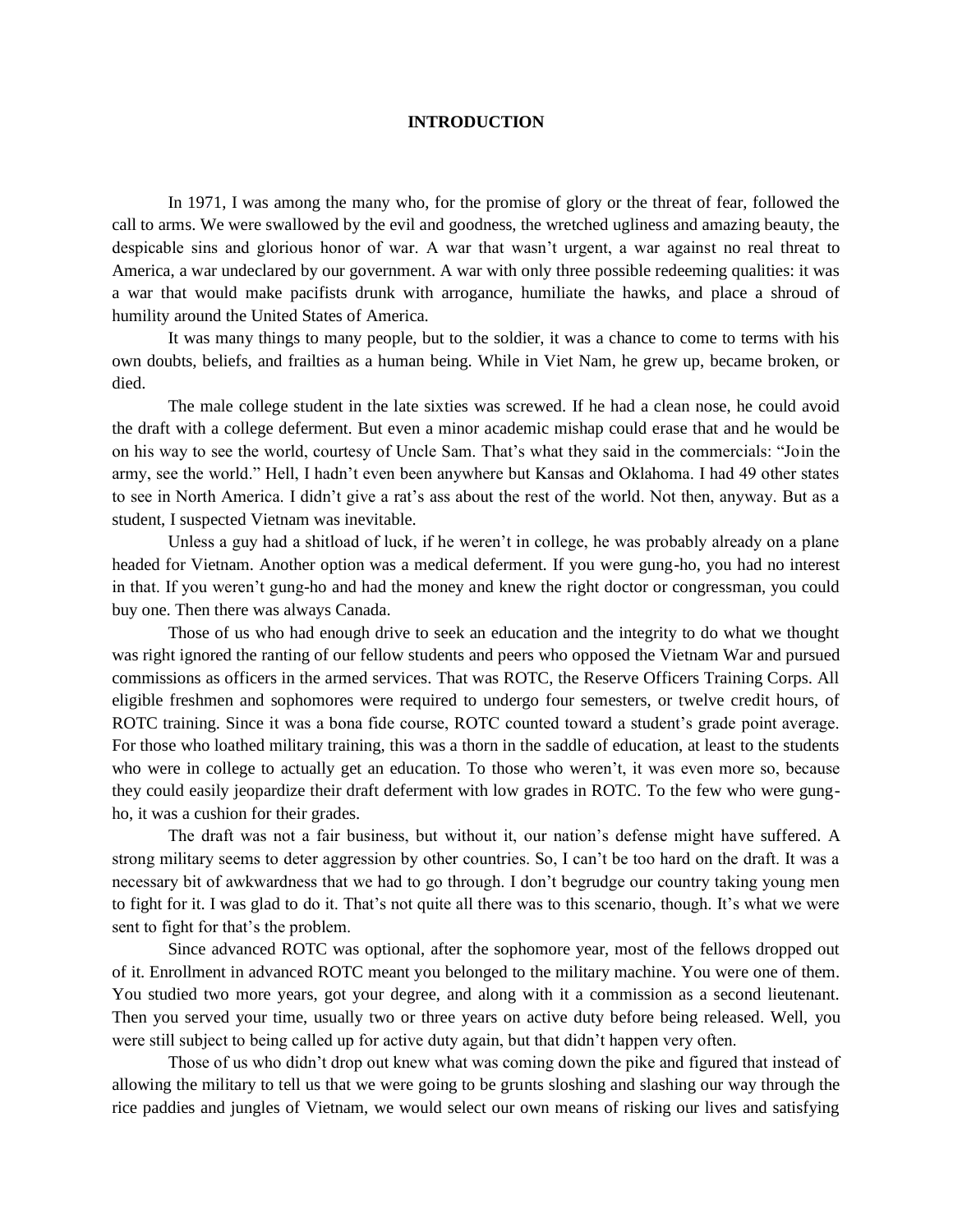our military obligation. Well, there was a slight chance that you might escape the draft lottery. All the dates of birth of all eligible men were put into a pool and the dates were drawn, supposedly, at random. If your birth date was the first drawn, you would be the first to be called up for service. The first 120 dates were almost assured of being drafted unless that person had a deferment. Because I already had an education deferment, I had no idea what my number was and I really didn't care. I'm sure I saw it on the notice I received from the Selective Service Board, but I paid no attention to it. At that time, it didn't matter. But if I graduated, I would lose my deferment and if my crappy luck held, it would be the only time in my life that I would be close to number one. I made sure that didn't happen.

I've always wondered, though, what my number would have been. And what kind of person I would be now if I were number one and didn't finish college? But all of that aside, I am who I am now because of what happened during that time in my life.

As I look back, the Army wasn't so bad. It could have been a lot worse. As you will discover after reading this book, I was not a career officer, and I damned sure wasn't out to be a hero or win any medals, even though the Army gave me some. I'm not the bravest sort, and I don't have a death wish. Never did. Sometimes a guy gets put in a situation that makes him do things he wouldn't ordinarily do. That's what Vietnam did to me

I didn't know it at the time I signed up for flight training, but statistics now show that a helicopter pilot in battle in Vietnam was twice as likely to be injured or killed as a soldier fighting on the ground. The statistics also show that one out of eighteen helicopter pilots in Vietnam never made it back. Somehow, I survived. I figure I was damned lucky.

We were essentially brainwashed by the military and the government to believe the Vietnam War was a worthwhile endeavor. Oh, there was the threat of Communism, all right. But I can only blame myself for caving in to the shallow arguments we heard in the ROTC classroom about how the South Vietnamese people were oppressed by the communist aggression from the north and how the government of South Vietnam pleaded for our assistance to drive the communists back. I'm sure they were and it did. But the government was corrupt to begin with and the people of South Vietnam suffered from their own government's leadership. I'm willing to wager that if given the choice, most of the South Vietnamese would have gladly accepted the Communist regime only to be rid of the burden of the corrupt South Vietnamese government.

We were hedged by visions of duty, honor, and country. Those that resisted did not necessarily do so because they were smarter. I imagine some of them just didn't want to get their shit blown away. Well, I guess in some respects, that was damned smart. I can't blame them for that. I never have. Others just thought it was wrong, but they chose to run away instead of facing the problem like men. At least I don't have to live with that embarrassment. I don't hold anything against those folks, either. They did what they thought they had to do, and that is what I have always tried to do.

My ambitions? Different now. Regrets? Sure, I have a lot of them. Would I do it again? I would do my homework first, but knowing what I know now, no way in hell would I do that again. Not for the reasons we were given. I don't regret having served in Vietnam. It showed me what I was, and made me what I am. I proved to myself that I was as good as anyone else. And it also taught me humility and opened the door for the courage I never knew I had. I'm glad I went, but I wouldn't go again.

If you're expecting to read about white-knuckle exploits and heroics, or aggressive air battles, or blood and guts, you will probably be disappointed. That's not what this book is about. If you are easily offended by profanity and vulgarity, then this book is damned sure not for you. It's about an American serviceman's life in Vietnam. Many soldiers were profane and vulgar, but so was the Vietnam War.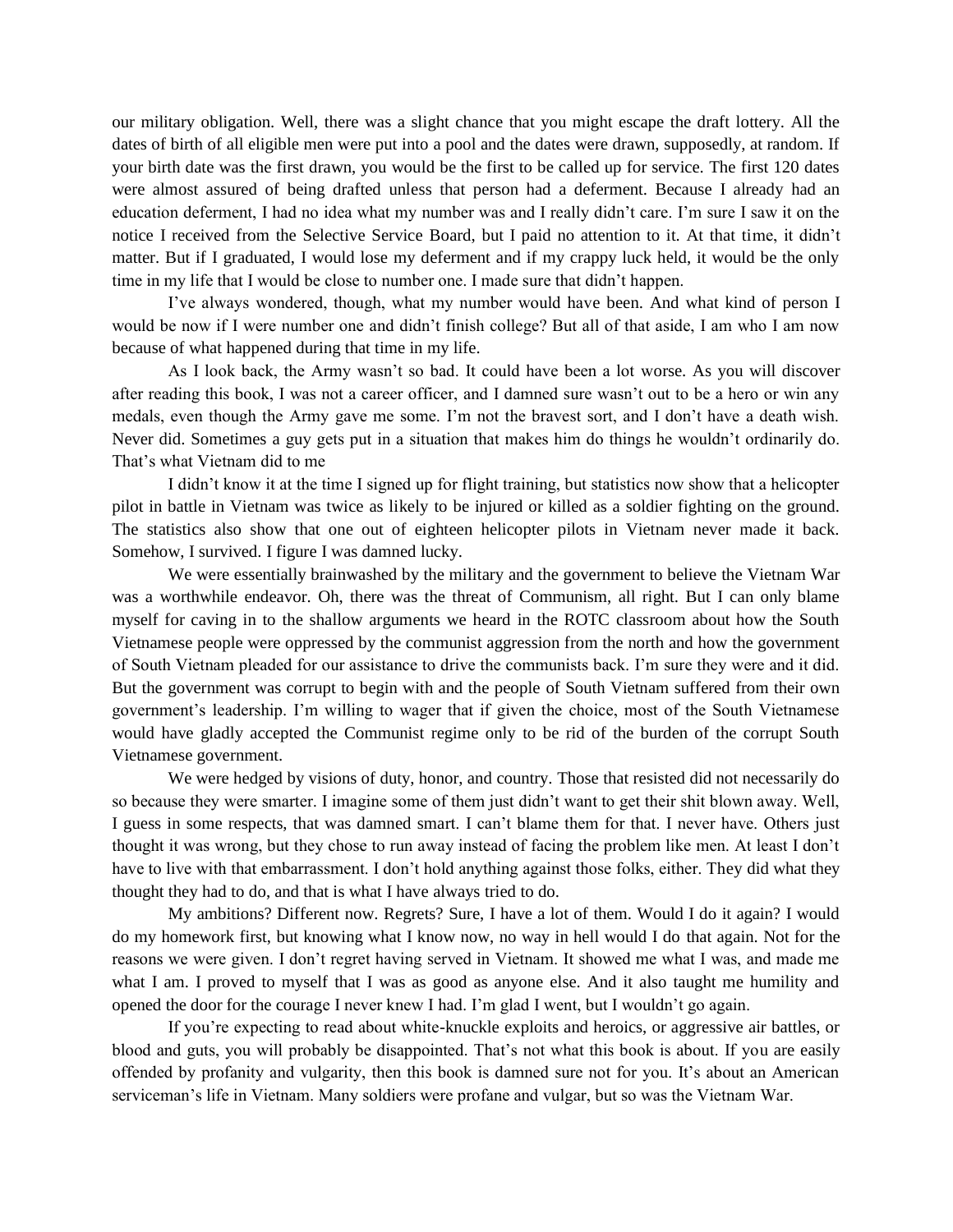So many books written by helicopter pilots in Vietnam elaborate on such themes. I'm not at odds with these books. I consider many of them to be well written accurate historical accounts of the war we fought, and I salute the brave souls who endured the hell of that country and lived to tell their stories. I also salute those who did not survive the experience.

This book tells the story about the other war in Vietnam. The personal war I, along with each of the other soldiers, fought with myself trying to adjust to the caustic environment, trying to fit in with the other guys who were waging their own personal battles, and trying to figure out how to survive so I could return home in one piece. The day-to-day trials, the challenges, the predicaments, and the choices I made were the results of struggles with my conscience, my ego, and the oath I took as a commissioned officer in the United States Army. After forty years of wondering about it all, I finally was able to make sense of most of it. Some of it I still don't understand and probably never will. I'm fortunate to be able to tell this story. I'm lucky. I didn't realize this until just a few years ago. That's when I began remembering all the shit that happened. The gullibility, the courage, the stupidity, and the luck. They were all there, for all of us. How we negotiated them determined whether or not we made it home.

A lot of books have been written about Vietnam, many by soldiers, especially helicopter pilots. Most of them are good. They tell it like it was. But many of them dwell on the violence, killing, and battles. There was much more to that war. There was the self-doubt of the soldier that played hell with his courage. There was the drudgery and tedium of waiting, with plenty of time to think about if he would get it. When would it be? Where would it happen? Could he face the danger and act like a soldier? And then there was the ever-present question: what was he actually doing there? And why?

As a commissioned officer, I did more than just fly helicopters. The warrant officers flew. That was pretty much it. They didn't see much of the behind the scenes nonsense and politics of command. They were given missions and they accomplished them. Commissioned officers were different. We had the burden of suffering through all of the shit that was necessary to make the unit work. The administrative functions, the supervisory details, all of the crap that those above thought necessary for our presence in that war. No one ever tells that story. The one about conscience, morality, mortality, and faith, if there really is such a thing in war.

So, this is my story. Of course, the names of the people are different. If you hadn't served in Vietnam during the war, you probably might not believe much of the account, but that I leave to you to deal with. What is certain is that you can have no idea of the day-to-day dangers, tedium and dilemmas we faced. I WAS there, and I still have to think about the reasons for the things I did or did not do.

It's like believing your coach when he tells you that you're going to go out and win the big game. Well, maybe you will, and maybe you won't. Hell, he doesn't know one way or the other. I don't think most of our presidents knew one way or the other about the game in Vietnam. Each of them had to make decisions and that's what he did. It's just too bad that they screwed up. Life isn't always fair. You take what you can get and endure the rest. You can't control most of what happens to you. All you can do is adapt and learn from it and strengthen yourself to meet new challenges. Just like Vietnam. Once you are army property, you do what you're told to do. You might not agree with it, but that's your job and you do it. I didn't think about what I did when I did it. I just did it. Now I do think about it. I don't like a lot of it, but I did it, just the same. If I really did do something bad, I'll have to live with it. I just don't know what that is yet.

This story is not the whole truth because truth can't be told in a story. Only the experience can. I have to convey my experiences in Vietnam the way I lived them. That's why I'm telling the story in my own way.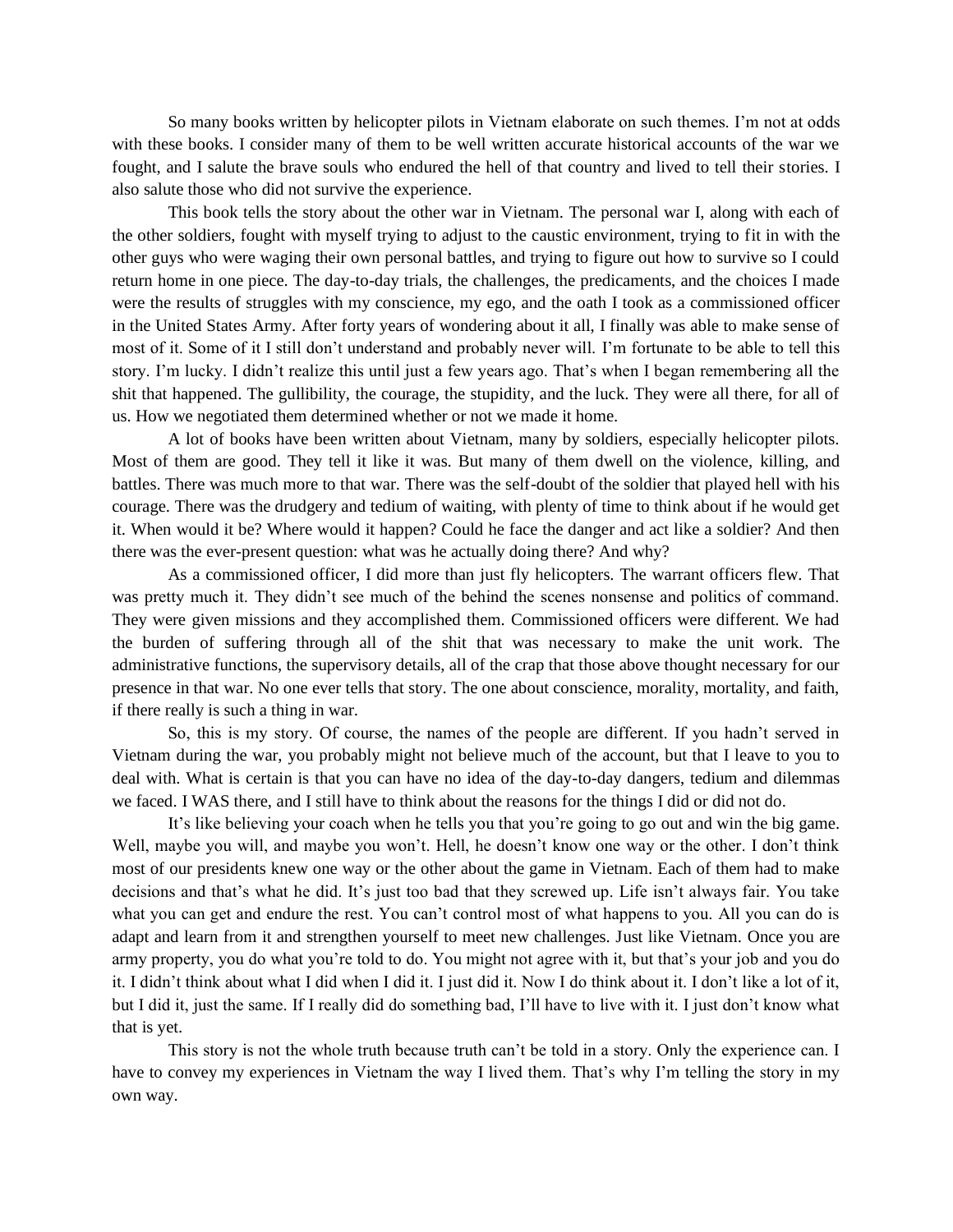## **JANUARY 1971**

### **A NEW LIFE BEGINS**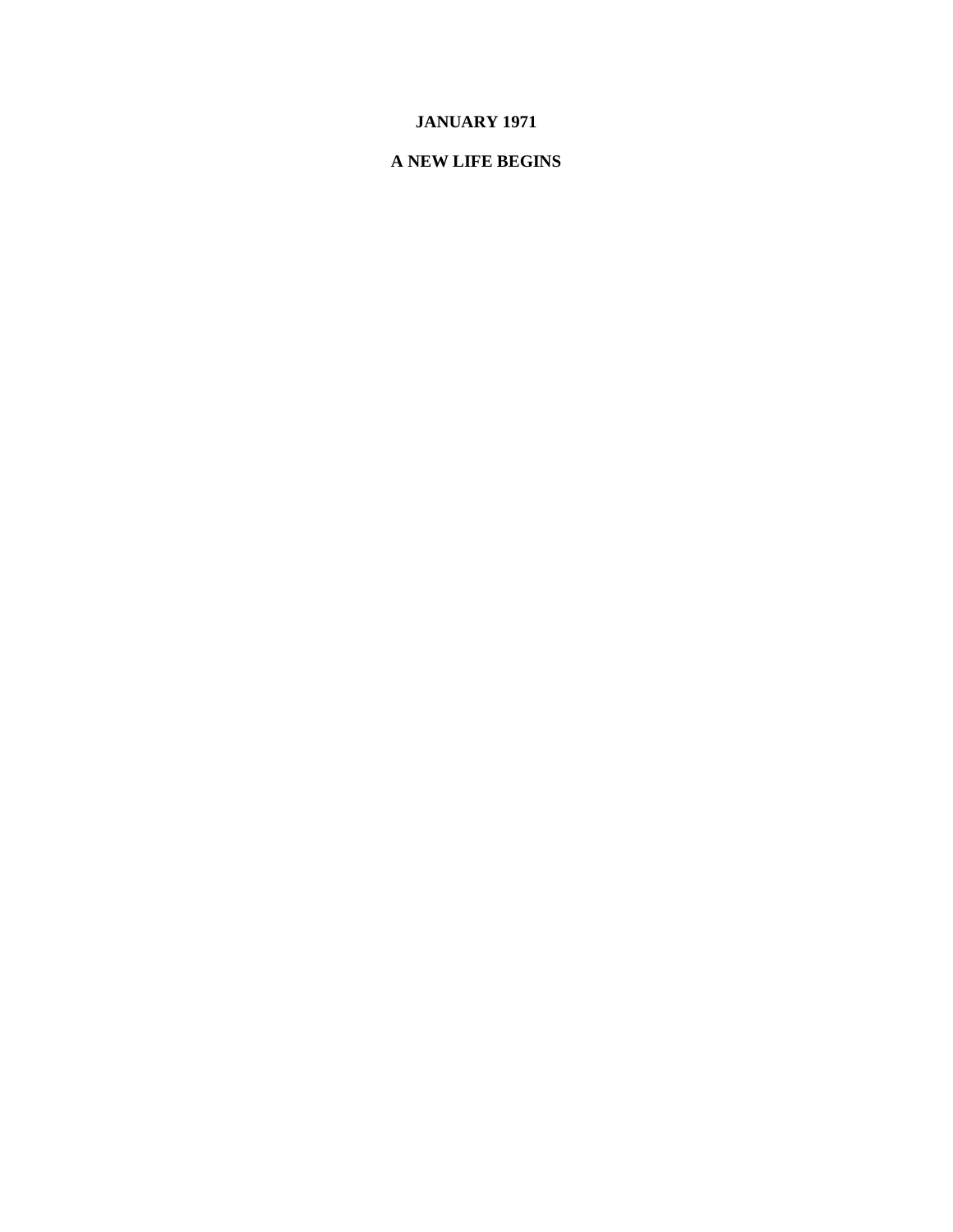#### **LEAVING HOME**

Bitter cold swept in from the Kansas plains, blasting every house in Derby. It was like I walked outside naked. My lightweight khakis and flight jacket made me look good but were otherwise practically worthless. I got into the car, one of those behemoth Oldsmobile 98s that would suck gas from any fuel pump within fifty feet, and settled back into the posh seat, probably the last one I would sit in for the next year. My mother, her tiny four-foot-eight frame practically hidden behind the dashboard from other traffic, backed the car out of the driveway. The icy chill from the windows grabbed me by the balls, and I knew my life going to change. I just didn't know how.

My mother's silence on the way to the airport was as threatening as I imagined a bullet screaming toward my head would be. My father, a stoical relic of my youth, was at work. After all, his job as a tool and die maker fabricating parts to support good old capitalism was far more important than seeing his son off to Vietnam. So what if we might never see each other again? Good for him, I thought. I didn't need his indifference there in the car with us. The silence was trying enough. I just thank God, if he exists, that my brother wasn't there. I couldn't possibly imagine what kind of humiliation he would have put me through. The thought that I might never have to see him again left me with mixed feelings.

I had received orders in November, having successfully completed advanced rotary-wing aviator training. That was the most challenging thing I had done in my life. Learning to fly a helicopter, that is. And being good at it. Well, I thought I was pretty good. The certificate I received said I was in the top five percent of my class, 70-40. The white hats. My head was pretty big then, too, but my hat still fit.

I didn't listen to newscasts about the Vietnam War much. I didn't listen to news about anything. I was in a world of my own, isolated in my own thoughts. I really didn't think about Vietnam too seriously, but it was always in the back of my mind, waiting for me to realize I would have to face it soon enough. Hell, the army training shoved it down my throat twenty-four hours a day, and I sat through those talks with my head up my ass, thinking about something else. My folks and I never talked much about it, but I could tell it was eating at them. There was this distance between us, as if I were a stranger. We weren't the huggie, lovey family that some were. We were somewhat stoical about the whole thing. I was just trying not to think about it.

I never kept in contact with the fellows in my flight class. We all went our separate ways and I never heard from any of them again. I suppose if I had, it would have put a severe obstacle in my path to survival in Vietnam. I would always be thinking about how so-and-so got it and I would worry about how I would get it. I was not married at the time, either, so I didn't have the problem of leaving behind a wife and kid. I never worried about much of anything except making a fool of myself.

During that short drive my mind kept drifting to the thought that I might never see my family again, but only as short impulses that flitted through my head. It wasn't like I actually believed that I would never come back. My twenty-four-year-old brain didn't understand that notion. Not that I knew what was in store for me. The ROTC cadre, the officer's basic staff, and the flight instructors had been vague about that. We can only put things into the perspective of events we have already experienced, not those that are foreign to us. What I was about to do would be as foreign to me as my first day at school.

It was January 12, 1971. I was supposed to be in-country by January 14. Allowing for the International Dateline and the twelve-hour lead in South Vietnam, my tickets were for the twelfth. I was surprised that Uncle Sam paid for my flight to California.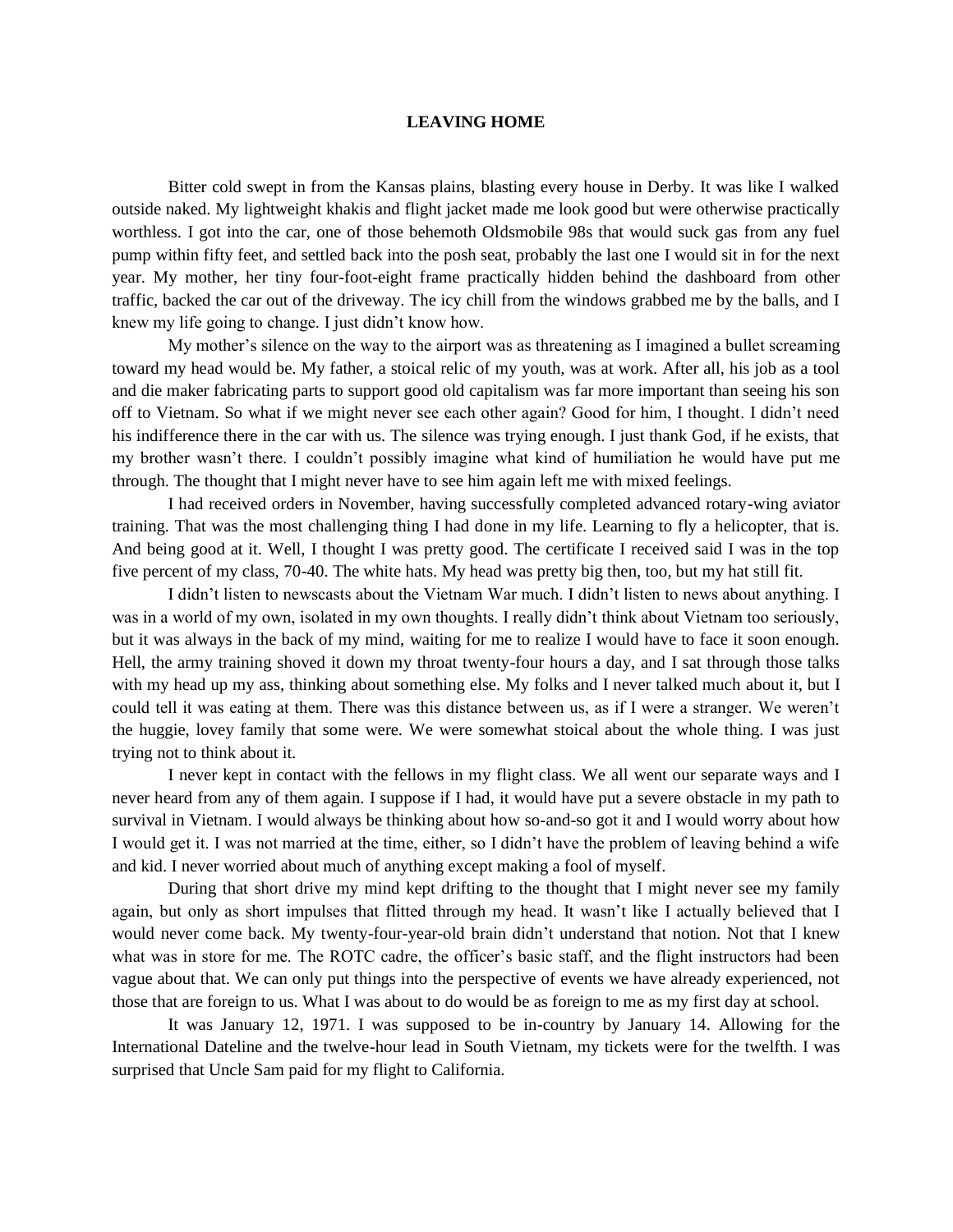The folks in the terminal stared at us, or maybe just my uniform. There were a few smiles and pointing fingers, but mostly blank stares. I couldn't tell if it was because they were impressed by my stature as a soldier who was sworn to defend the country against all aggressors, or if it was because I was a symbol of the controversial and unpopular war raging in Southeast Asia. It could have been either. It wasn't like I was coming home. But that wouldn't have made much difference. I was targeted by a lot of scowls, as well. Those I just ignored. That's all I could do.

My mother walked with me to the gate at the airport while everyone stared at us. No kiss, no hug. Just a few words of parting, not that I remember what they were. I waved as I went through the door and didn't look back. I have no idea how long she might have stayed there, but I'm sure she watched me cross the concrete ramp and board my flight to San Francisco. I knew what she was thinking, and she might have known what I was thinking, but I doubt it. I was gone. Out of there. My own man. Free. And heading toward glory. Or death. Then I remembered how fortunate I was not to have to say goodbye to a wife. And I felt so alone.

The flight was short enough that I didn't spend a lot of time thinking about where I was going. The smoke from my cigarette filled my lungs and erased what I was trying not to think about. I just wanted to get my ass to the plane at Travis Air Force Base on time. I damned sure didn't want to start out my army career on the wrong foot, even if it did mean I might get killed. Well, hell, that was going to be my job anyway. Maybe getting myself killed, I mean. The flight attendants seemed to take special care with me. I'm not sure why, but I hoped it was out of respect for my uniform. It made the flight more pleasant when I thought of it that way. The plane landed before I could become too distracted from it.

I took a bus from the airport at San Francisco to Travis Air Force Base. The bus stopped some distance away from the gate at the airfield, so I lugged my two-ton duffle bag and gear along the sidewalk toward the gate. I had no idea what I was doing and a young black man watching me apparently knew it, too. He offered to carry my bag for me to the gate, and I remember thinking how thoughtful of him. I was about to change my opinion of the folks in California because my arm and shoulder were getting sore from the dead weight of the bag. But just as we neared the gate, the fellow slammed my bag to the sidewalk and said, "That'll be five dollars."

I had just been had. It wasn't the first time. I was just too stupid to wonder why the fellow was lurking around an airport terminal with no apparent means of transportation and no one else around. I paid him the five dollars. It was worth it to save the wear and tear on my shoulder. I lugged my bags around the corner and inside the door.

I was processed through customs with over a hundred other souls who were as clueless as I was. We were herded onto a Boeing 707 and off we went to Anchorage, Alaska, bound for Vietnam.

We made a quick fueling stop at Anchorage, and most of us disembarked to the terminal to smoke. We all looked out the windows through the darkness at the lights shining on the snow and ice. I had never seen so much snow in my life. It was deeper than most cars. It could just as well have been the Arctic. I wouldn't have known the difference. Then, back onto the plane.

I pretty much remember what I was thinking when I looked out that little window by my shoulder and saw the lights of the United States of America retreating into the distance. I know I had this sort of excitement about seeing a new country, but at the same time I was dreading actually getting there. You know how it is when you're excited about leaving on a trip to a new destination, but you're not sure what's going to happen when you get there. Well, I damned sure didn't know what would happen. After hearing all of my military instructors harp on the dangers we would face, I thought to myself, would I be killed? Would I perform some superhuman feat of bravery? Or would I piss my pants and be a coward? I